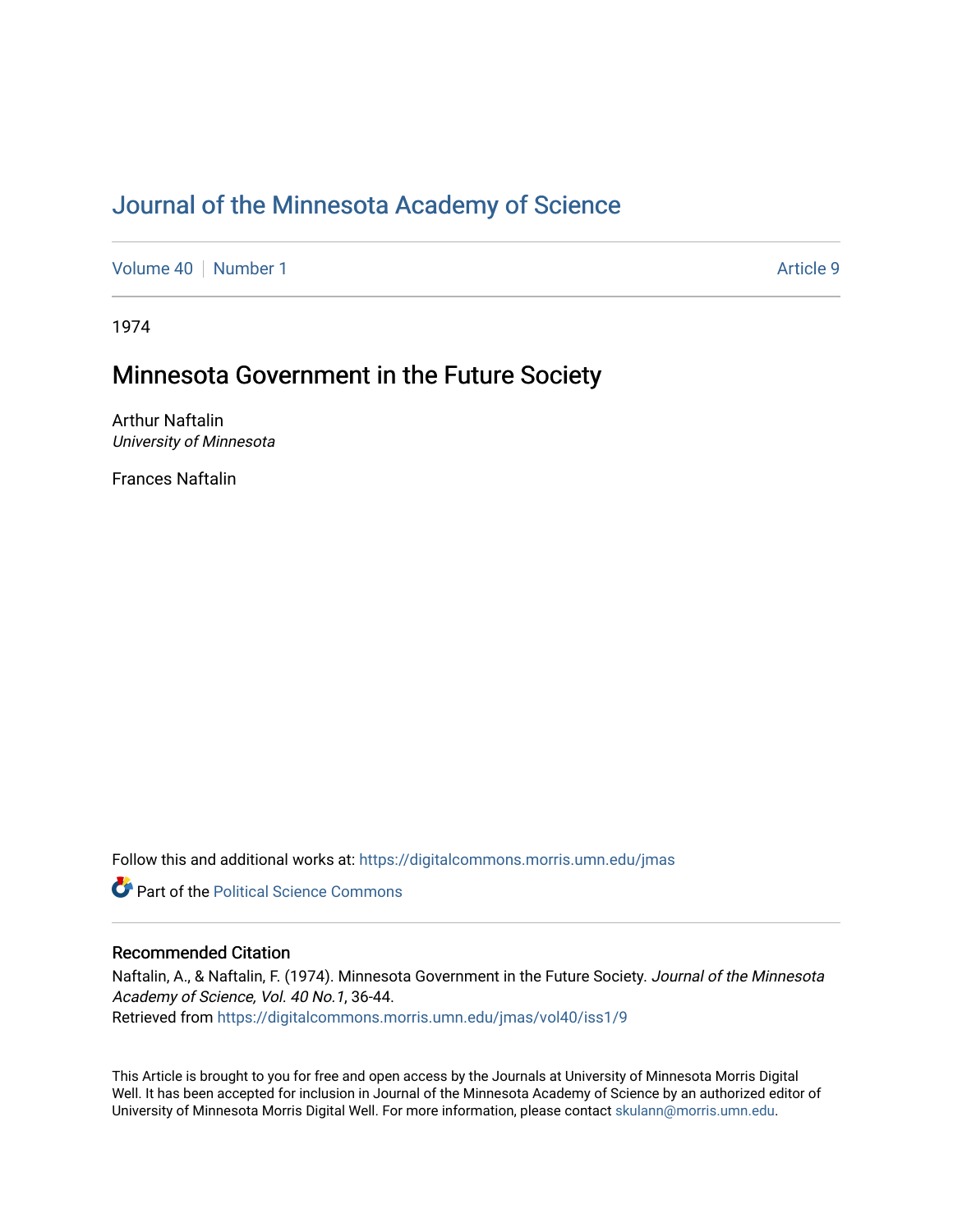# **Minnesota Government in the Future Society**

Scenario prepared by ARTHUR NAFTALIN, Professor of Public Affairs, University of Minnesota, and FRANCES NAFTALIN, Co-Chairperson, Commission on Minnesota's Future

#### **IN BRIEF:**

- Act I:  $-F$ orces at Work Affecting the Governmental Institutions of the Future.
- Act II:  $-$  Dilemmas at the Heart of Governance and How They Are Affected by the Underlying Forces.
- Act III:  $-$  Reconstructing the System: A Blueprint for Reconciling the Dilemmas.
- Act  $IV:$  Minnesota's Place in the System: What Can the State Do on Its Own Initiative?
- Act V:  $-$  Epilogue: Prospects for Progress.

Forces at Work Affecting the Governmental Institutions of the Future

#### A. **Introductory Points**

- ( 1) Among the most difficult concerns about the future is the question of making government effective, responsible and responsive.
- (2) What happens to or is done about government is dependent on, related to and affected by all other dimensions -- population growth, energy supply, environmental policies, education, changing values, income distribution.
- (3) Thus, the question of governance is at the heart of the matter; it is the most holistic of our concerns, demanding comprehensiveness in theory and sensitive awareness to economic, social, technological, psychological and philosophical factors.
- (4) Any reading of the future must assign an enlarged scope to government, because the increasing interdependence of society generates need for more extensive mechanisms of planning, coordination and control and for more equitable allocation of scarce resources.

#### B. **The Critical Forces At Work**

- (I) The push towards egalitarianism:
	- (a) This is a worldwide phenomenon, the product of industrialization. It rides on technology's new inventions, telecommunications, electronics, jet aircraft, labor-saving appliances.
	- (b) The demand for involvement, for an increased measure of equality, is heard on all  $sides - from women, from blacks, from$ youth, from gays, from the elderly, from the poor.
	- (c) It is not a passing fancy; it is a critical dimension in the future of governance; it constitutes a basic assault on old forms in which established groups appeared to have an

**ACT I** unyielding hold on power.

- (d) The rising spirit of egalitarianism is central to the frustration of modern government; everyone demands involvement, a role in deciding policies that affect them.
- (e) It is seen as the logical extension of democracy, culminating in a move towards *plebis citarianism.*
- (2) The growing complexity and interrelatedness of phenomena:
	- (a) Industrialism, with its ever-intensifying specialization of labor and ever-widening dependence upon the eclectic use of the world's resources, pushes society into greater and greater interdependence. It transcends local, state and national boundaries.
	- (b) In fact, the interdependence, as witness the energy crisis, is now global in character.
	- (c) Problems that are ,complex and that reach beyond the jurisdiction of existing governments demand fundamental enlargement of political institutions.
	- (d) The need for mechanisms that control, restrain and even condition the behavior of individual citizens becomes more apparent each day.
	- (e) There is now a worldwide search for holistic answers to the problems of complexity; this is certain to have profound effect upon governmental institutions.
- (3) Diminishing world resources:
	- (a) Developing imbalances, both national and global, demand the attention of effective governments  $-$  inflation, access to scarce resources, populations that outstrip the capacity for sustenance, regional dislocations within countries.
	- (b) The imbalances are accompanied by a rising consciousness concerning environmental deterioration. This sets up additional demands for strong governmental intervention.
	- (c) The question of population control is at the

*The Minnesota Academy of Science*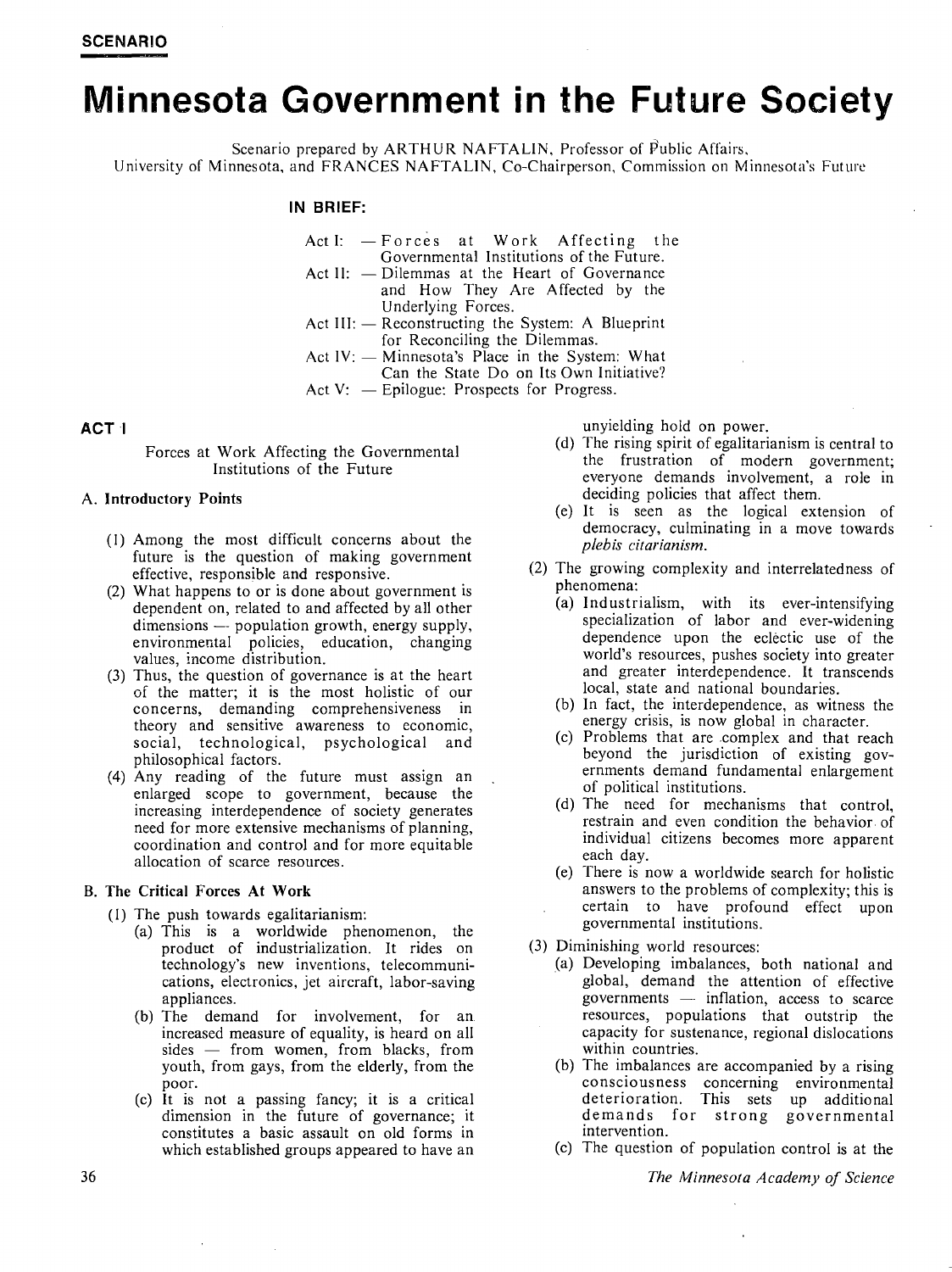critical center; it involves the worldwide need for control and restraint and, at the same time, continuing respect for historic freedoms to procreate as the individual wishes.

- (d) Minnesota's future is clearly related to the supply and access of national resources and beyond that to world resources.
- (4) The inadequacy of existing institutions of government:
	- (a) Governments everywhere are in trouble; they are unable to cope with rising expectations and economic imbalances.
	- (b) Totalitarian governments appear to be in as much trouble as democratic governments; one suffers from the absence of popular participation, the other from an excess (putting the case in perhaps oversimplified terms).
	- (c) Democratic governments tend to be dominated by powerful private interests that have the skill and resources to use the open political system to their advantage.
	- (d) The American federal system fragments governing power; it conceals great disparities among competing states and localities; it is overwhelmed by the nation's pluralistic interests, thus tends towards paralysis.
	- (e) The entire strµcture of intergovernmental relations is facing a fundamental test; this is accentuated by the call for decentralization which is the response to the push for egalitarianism.
	- (f) Also at a time that calls for comprehensiveness in policy planning, for concerted and unified action, the Presidential system  $-$  with its deliberately structured adversary relationship between the executive and the legislative branches  $-$  is becoming increasingly anachronistic, as witness Watergate.
	- (g) There has been a continuous decline in the effectiveness of state and local governments as national forces are pushed to the forefront.
- (5) The public's reluctant yielding of established values:
	- (a) It is a time of insecurity and the public clings to what it is familiar with. Superficially at least there appears to be a great reluctance to yield to fundamental change in governmental structure or procedures.
	- (b) The emphasis seems to be on curtailing rather than expanding governmental power; decentralization is part of this emphasis.
	- (c) In this context the effort to shift responsibility from the national government to state and local governments appears to have popular backing  $-$  e.g., revenuesharing.
	- (d) But the public seems aware, at the same time, of the need for more effective governmental control policies; thus an ambivalence is present in the general public.

(e) Going into the future we can expect that the growing need for more effective governmental intervention will generate an increasing willingness on the part of the public to accept leadership in the direction of governmental reform.

#### C. **Special Conditions Affecting Minnesota Government**

- (I) A set of forces work strongly in favor of Minnesota's capacity to make its government more effective and more responsive in the face of changing needs. Especially noteworthy is the state's historic openness and its willingness to undertake new governmental approaches.
- (2) While Minnesota confronts the full range of problems that concerns people everywhere, social disorganization and economic disparities are not present in extreme form. As a result, our problems are not unmanageable and are amenable to governmental planning.
- (3) The state has already taken significant steps in the direction of basic reform, notably the establishment of the Metropolitan Council of the Twin Cities Area, adoption of the system of Regional Development Commissions, establishment of the Commission on Minnesota's Future, and intensive attention to the resource problems of the future.
- (4) A dimension of major reinforcement is the effective work of voluntary non-governmental organizations, such as the Citizens League, the Upper Midwest Council, and the League of Women Voters.
- (5) As a result of these factors Minnesota, by pursuing intensively questions that relate to governance in the future, can become the nation's foremost laboratory for governmental reform. By consciously pursuing that role the state could unleash further and even more potent forces in the direction of improved governmental response.

#### **ACT ii**

The Dilemmas at the Heart of Governance and How They Are Affected By the Underlying Forces

#### A. **Why the Dilemmas Are Critical**

- ( 1) Governance in a democracy seeks contradictory  $objectives - to serve the collective public and the$ individual. The contradictory pulls become more difficult to reconcile as time goes on.
- (2) Thus a clear analysis of the character of these contradictory pulls is essential for comprehending the nature of governance for the future.
- (3) We live in a time of complexity, yet hunger for  $simplify$  - a time of interdependence, yet hunger for personal autonomy.
- (4) The need is to reconcile the contradictory objectives and our only means of doing so is through adjusting and reforming our institutions of governance.
- (5) The process is doubly confounded by the need, in a democracy, of reforming the system through majority rule with outcomes that may have the effect of restraining the majority's behavior.

*Journal of, Volume Forty, 1974*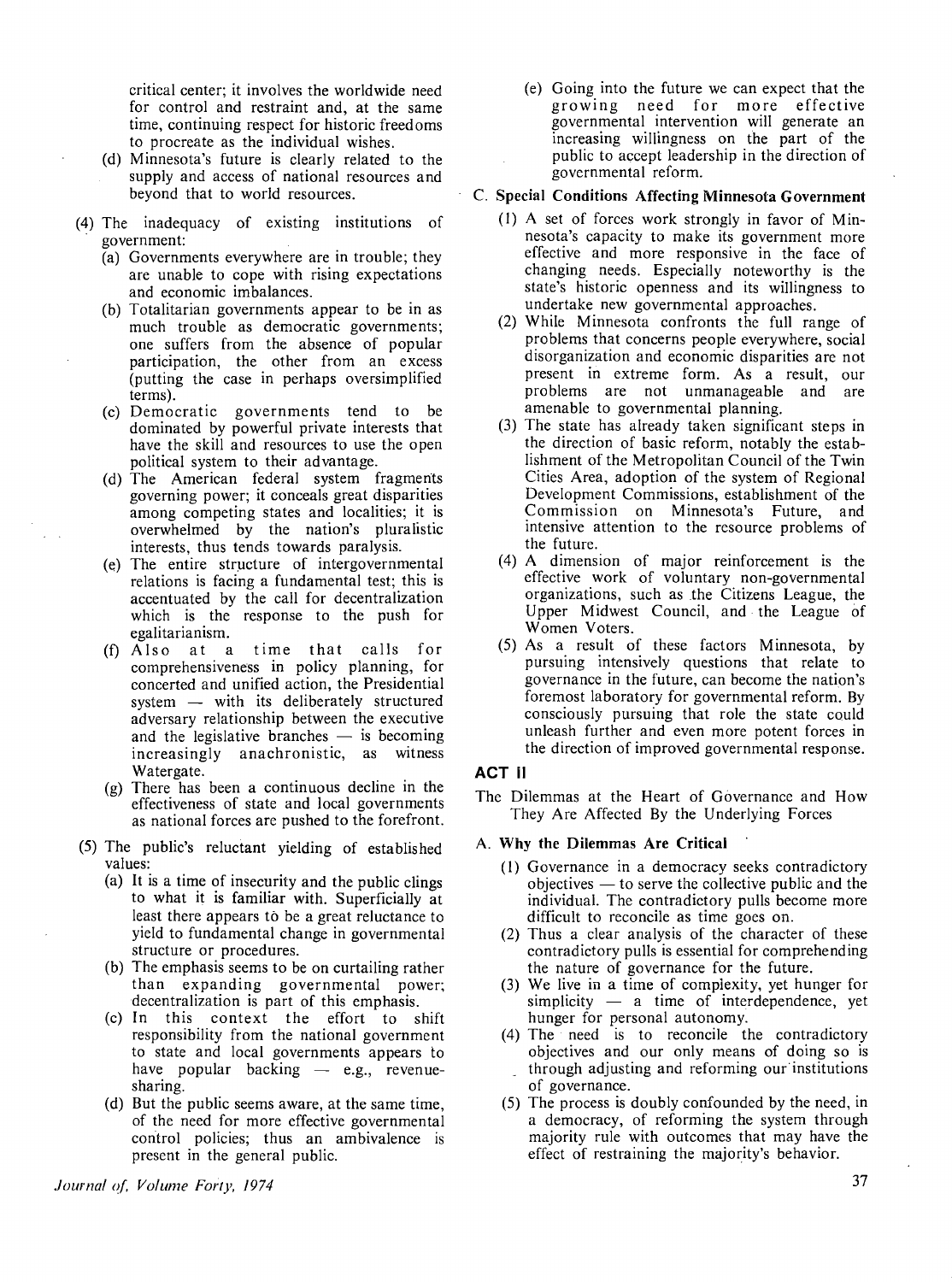#### B. **The Dilemmas:**

- ( 1) *The public and the private sectors.* What belongs to which? How do we enlarge public control and still preserve private initiative and creativity?
- (2) *Centralization and decentralization.* The same question approached from a different angle  $$ how do we achieve a comprehensive set of policies and yet assure democratic control or at least the flow of inputs from those affected by the policies?
- (3) *Leadership and citizenship.* Complexity poses the need for an elite that is competent to deal with it. To cope with complexity may therefore mean fundamental change in the manner of selecting our leaders. At the same time the importance of having a citizenry that is aware and informed becomes ever greater. The need is, as a result, to do both - facilitate leadership and improve the quality of citizenship.
- (4) *Planning and freedom*. It all adds up to the  $classic$  confrontation  $-$  is it possible to reconcile the two? Can we give technocrats and planners power and still keep them accountable? What kind of government is our best hope for achieving the reconciliation?
- (5) *Majority rule and minority rights.* This classic dilemma becomes increasingly sharper because of the widening diffusion of power. Today and increasingly in the future groups of all types will demand *fair shares* and will refuse to subordinate to majority control: this is related to the growing use of violence in politics  $-$  those too long denied will use extralegal devices to gain what they regard as morally legitimate ends.

#### C. **Implications for the Future of Governance**

- ( 1) As we confront the future we must clearly comprehend that there are positive values on both sides of the several dilemmas.
- (2) We must be on guard against old dogmas and old ideologies that oversimplify and ultimately obscure the nature of our problems.
- (3) Leadership in the future will require special skill and competence and will constitute a new elite; technocrats, consultants, specialists are the vanguard of this rising new class. But it is a class that still has not developed the capabilities it needs for governing in a society of such great complexity.
- (4) Institutions of government must be given breathing room; they must be equipped with power to act, but ultimately accountable to the public.

### **ACT** Ill

Reconstructing the System: A Blueprint for Reconciling the Dilemmas

#### A. **Model for An Ideal Federalism**

- (I) What Minnesota does is inextricably linked to the viability of the federal system. It is not meaningful to discuss the future of governance of the state outside of the context of its national setting.
- (2) In fact, increasingly what happens in Minnesota is

dependent on world conditions, involving international trade, world resources, environmental pollution, and perhaps our reconstruction should start with mechanisms that will reconcile the dilemmas on a global scale.

- (3) For here and now, however, we begin with the national model and seek to place Minnesota in the proper intergovernmental context.
- (4) The primary objective is to achieve a framework in which the values on both sides of the several dilemmas are preserved and maximized.
- (5) Thus, there is here proposed an institutional rearrangement that appears to offer some improved prospect of realizing that objective.

### B. Components of a Reconstructed System

- (I) The response capability of the American system has become inadequate  $-$ 
	- (a) The federal government is in essential retreat from key domestic problems.
	- (b) State governments have had historic difficulty in relating to problems, owing to interstate competition and disparities.
	- (c) Local governments, in both urban and rural areas, share fragmented power; they are unable to plan effectively and to reach the resources of their communities.
	- (d) As a result people have an increasing sense of the unresponsiveness of government.
- (2) What is needed is to accept the interrelatedness of the several levels of governance and to think not in terms of particular functions being assigned to particular levels, but rather in terms of problems and needs that are the responsibility of *all* levels.
- (3) In reconstructing the system major constitutional overhaul will be essential; there must be the procedural interlinking of federal-state-local interrelationships, with a reconstruction that vests sufficient power in governing bodies and at the same time develops safeguards against abuse of that power.
- (4) To that end we envision a reconstruction that will involve five tiers of government:
	- (a) The national government.
	- (b) State governments.
	- (c) Substate regional governments.
	- (d) Historic municipalities and counties and special districts.
	- (e) Neighborhood councils.

### C. **The National Government**

- ( I) Primary attention must be given the question of ending the paralyzing effect of the separation of powers framework. The Presidency and the Congress must be made coordinate parts of a cooperating and viable system.
- (2) There must be a renewed national commitment to deal with problems that are national in scope, in particular policies governing income distribution, population growth, and the use of land, water, air and other natural resources.
- (3) The renewed national commitment must be drawn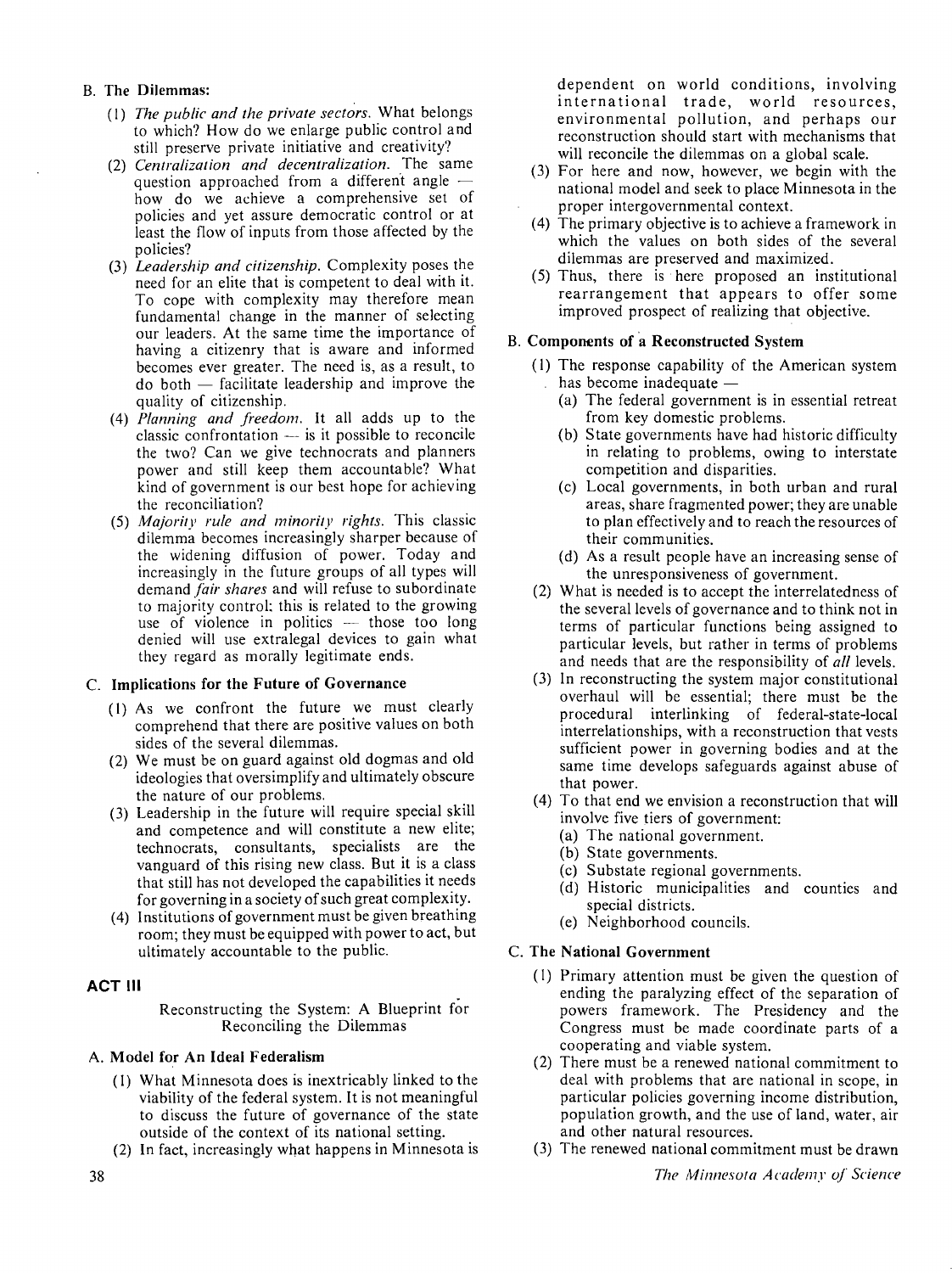with respect to national goals and national standards that seek a minimum measure of equal access to an equal participation in society and the economy.

(4) The national government should budget the nation's resources in a fashion that moves towards realizing the national goals, and, as part of that process, the allocations that the federal government makes to other levels of government should be contingent upon the latter's willingness to accept and respect the national standards.

#### **D. State Governments**

- ( I) State governments are pivotal in our constitutional framework; they give life to subdivisions, determine their structure and powers and their capability to provide viable delivery systems at the local level.
- (2) It is essential that states be brought into some form of national conformity concerning the extent to which they tax their own resources; thus, the federal government should *impose* — through the  $carrot$  and the stick  $-$  standards that require states, as a condition of receiving federal money to adopt tax structures that are generally comparable and equal to those of other states and to reconstruct local delivery systems in a rational and coherent way.
- (3) The essential objective that must be sought by states is the development of viable substate regional governments.

#### E. **Substate Regional Governments**

- ( I) Problems are not local but regional in character; this is true of both urban and rural sections.
- (2) Comprehensiveness and coordination in planning and program-building and delivery of services must be related to natural, organic areas; we must recognize the unreality of trying to deal with organic wholes through fragmented, atomized governmental efforts.
- (3) It must be granted that creation of substate units is a movement towards centralization and bigness and, as a result, contains dangers and can threaten important existing values.
- (4) Thus, in establishing regional governments, they must be carefully related to the continuing historic units of local governments.

#### F. **Historic Municipalities, Counties and Special Districts**

- (I) Loyalties and feelings of identity with historical cities and villages are valuable and ought to be preserved.
- (2) They will remain meaningful even if governments have reduced authority to raise revenue and to determine overall programs.
- (3) By having the problems of taxation lifted, local governments will be *liberated* to pursue programs that are addressed to questions of quality of life more directly.
- (4) The proposal here is intended to retain *administrative, implementing, reinforcing*

responsibility at this level, augmenting the regional policies carried out at the regional level.

(5) The basic concept involves policy responsibility at the regional level and administrative responsibility at the local level.

#### G. **Neighborhood Councils**

- (1) Efforts to achieve community control, neighborhood involvement and· citizen participation have not been greatly successful. This is because existing institutional arrangements frustrate the effort. Neighborhood control over programs for which there are no resources soon becomes an exercise in frustration.
- (2) What is needed is a formal arrangement that ensures the participation before and during the building of a program along with effective monitoring of programs in operation, with feedback and evaluation that are integral parts of the governmental system.
- (3) Thus our comprehensive restructuring would impose - under federal, state substate and municipal law  $-$  immutable requirements for input and review (not control and approval) of all policies affecting neighborhoods and individuals.
- (4) Neighborhood councils would be led and staffed by lay and professional people who would be paid for their labors, even as we pay both lay and professional people at the other levels.

### **H. Five Tiers Working In Consort**

- (I) The reconstructed system would thus seek both: (a) comprehensiveness.
	- (b) retention of the pluralism of other levels.
- (2) It would require extensive constitutional change and legislative action.
- (3) It would require a long period of public learning and adjustment and the modification of many value commitments.

#### **ACT IV**

Minnesota's Place in the System: What Can the State Do On Its Own Initiative?

#### **A. The Need to Maximize the State's Capability to Respond to Public Problems**

- **(1) We** have noted the centrality of the states in the federal system. They are the pivots around which the federal system operates and, while what they  $\alpha$  do will be strongly conditioned by national  $$ even world  $-$  events, they can greatly influence public policy by well-planned action within their constrained jurisdiction.
- (2) The role of the states has been made even more important by the recent de-emphasis of the federal involvement in meeting the nation's social needs and by the rising demand for decentralizing governmental responsibility.
- (3) The state must be able to anticipate future trends and future needs. Historically the state has *reacted* to events and problems as they have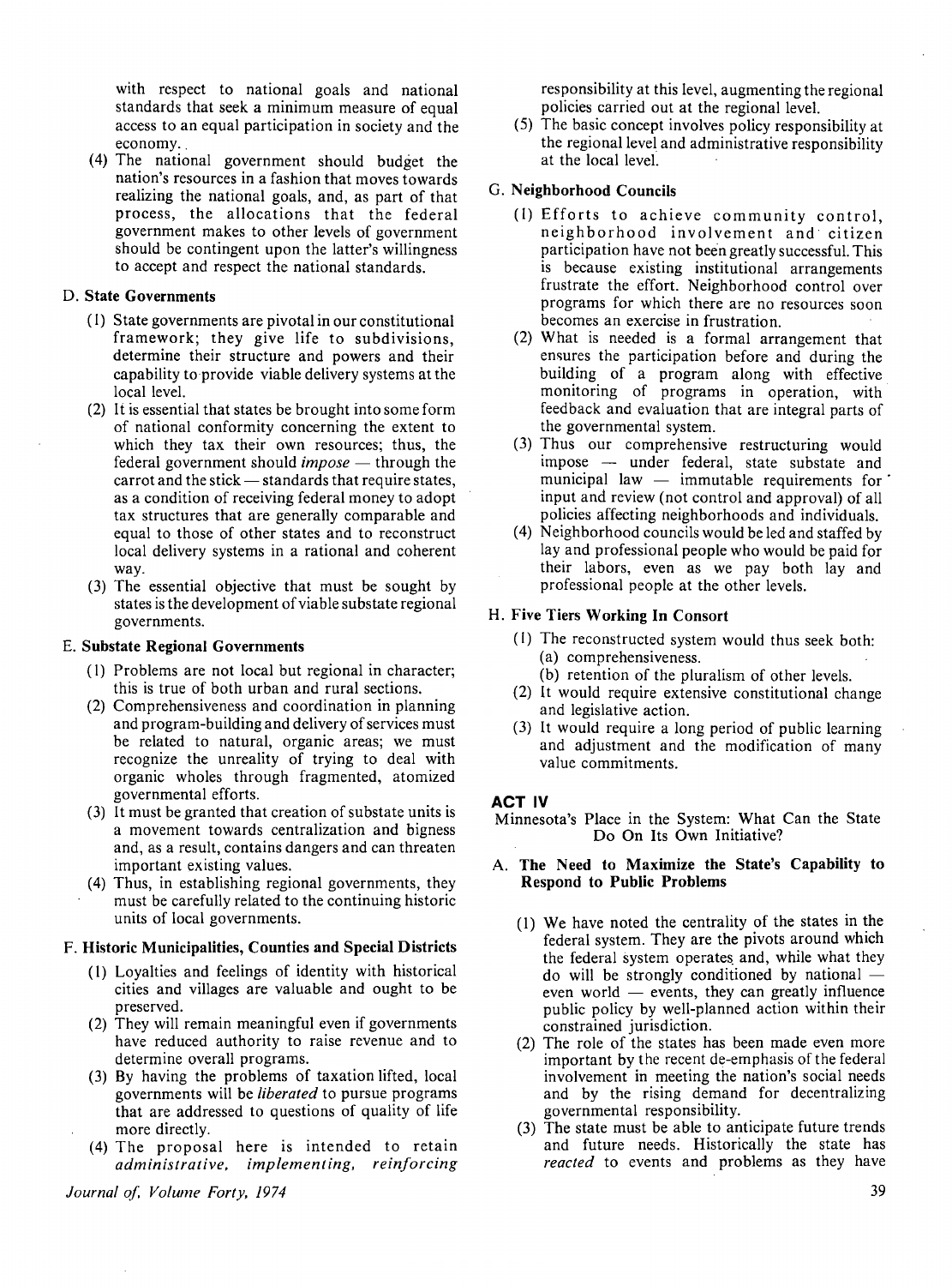occurred; change now comes too rapidly for a reactive role to be sufficient. Today state government must be able to *anticipate* and *plan for* change.

- (4) As a major pivot in the federal system, the state reaches *down* to its subdivisions and *up* to the national government. It should recognize and assume responsibilities in both directions.
- $(5)$  With respect to its subdivisions  $-$  the counties, cities and special districts -- the state must increasingly lead, plan, direct. It should set statewide goals and statewide standards in all fields of public concern. It should remake the framework of local governments so as to overcome economic disparities and so as to make it possible for local governments to respond to local need and to provide for the effective delivery of public service.
- (6) With respect to its effect upon the national government the state needs to assume a role of greater assertiveness. It should continuously espouse national action on problems that require national attention. It should, at the same time, vigilantly insist upon state participation in national programs so as to guard against excesses in centralization.

#### B. **Essential Elements for Effective Governmental Response**

- (I) By now it should be apparent that the first essential for the state's coping with the increasing complexity of public problems is a legislature with adequate capability for diagnosing public need and for taking effective action. This involves more than annual sessions, adequate staff and improved committee operations; it also involves an enlarged scope of legislative purpose in which the state will move increasingly into the regulation of the private sector, imposing restraints on the use of limited resources, especially land; it involves an ever widening flow of information into and out of the legislature and a constantly expanding intellectual grasp on the part of legislators.
- (2) An equally critical element for an adequate state governmental response is the institution of the Governorship. This provides the vital spark that channelizes the state's energies, both public and private. A time of complexity requires a unifying leadership force that can command the resources that enables it to comprehend the issues and to propose promising alternatives. The Governor's office is at the critical center; it must have an operating framework that yields the information that is indispensable for policy leadership, and that information must come through a process of continuous feedback that ensures maximum public involvement and maximum accountability. The Governor's relationships with the legislature, with subordinates in the executive branch and with all sections of the public must be in harmony, and this means that the institution of the Governorship should be recast if its

operations are to be equal to its responsibilities.

- (3) The third essential element is a state administrative structure that makes possible holistic planning and comprehensive program management. This means governmental reorganization along lines that are coherently related to public needs and that allow for efficient and expeditious administration while at the same time providing a high degree of accountability.
- ( 4) The fourth essential is a reconstituted structure of local government, about which we have already spoken. Here the future demands that needs and resources be related and this requires the development of a framework of substate regions that will overcome fragmentation of responsibility and disabling disparities.
- (5) The fifth essential is an adequate revenue structure that yields the resources needed for effective public action and in a fashion that does not place the state in a disadvantageous relationship with other states and does not excessively burden individual and corporate taxpayers.
- $(6)$  A final essential  $-$  already implied in the description of the other elements  $-$  is a deliberately and carefully planned system of input and feedback from the clienteles affected by particular governmental measures. New possibilities for such a system are opened by cable TV and are greatly reinforced by the growing interest in various forms of community councils.

### C. **Alternative Approaches to State Action**

- ( 1) Fundamental constitutional overhaul:
	- (a) In the light of the essentials for effective governmental response that we have described, we now raise the basic question as to whether it is realistic to expect the state to cope adequately with problems of the future, if it continues to operate under present constitutional arrangements.
	- (b) Under the existing system the Office of the Governor and the two houses of the Legislature have an essentially adversary relationship. This often leads to delay and conflict and tends to deprive the state of unified leadership for a program drawn by a responsible majority party.
	- (c) Thus the question is pushed as to whether the separation of powers doctrine, which has been so traditional in American history, is continuing to serve the best interests of the state. One might concede its value at the national level where different public interests are protected by different branches, but at the state level the adversary relationship may have the effect of making state action more and more difficult with no compensating advantage.
	- (d) Fundamental constitutional overhaul could provide these new arrangements:
		- An essentially parliamentary system to

*The Minnesota Academy ol Science*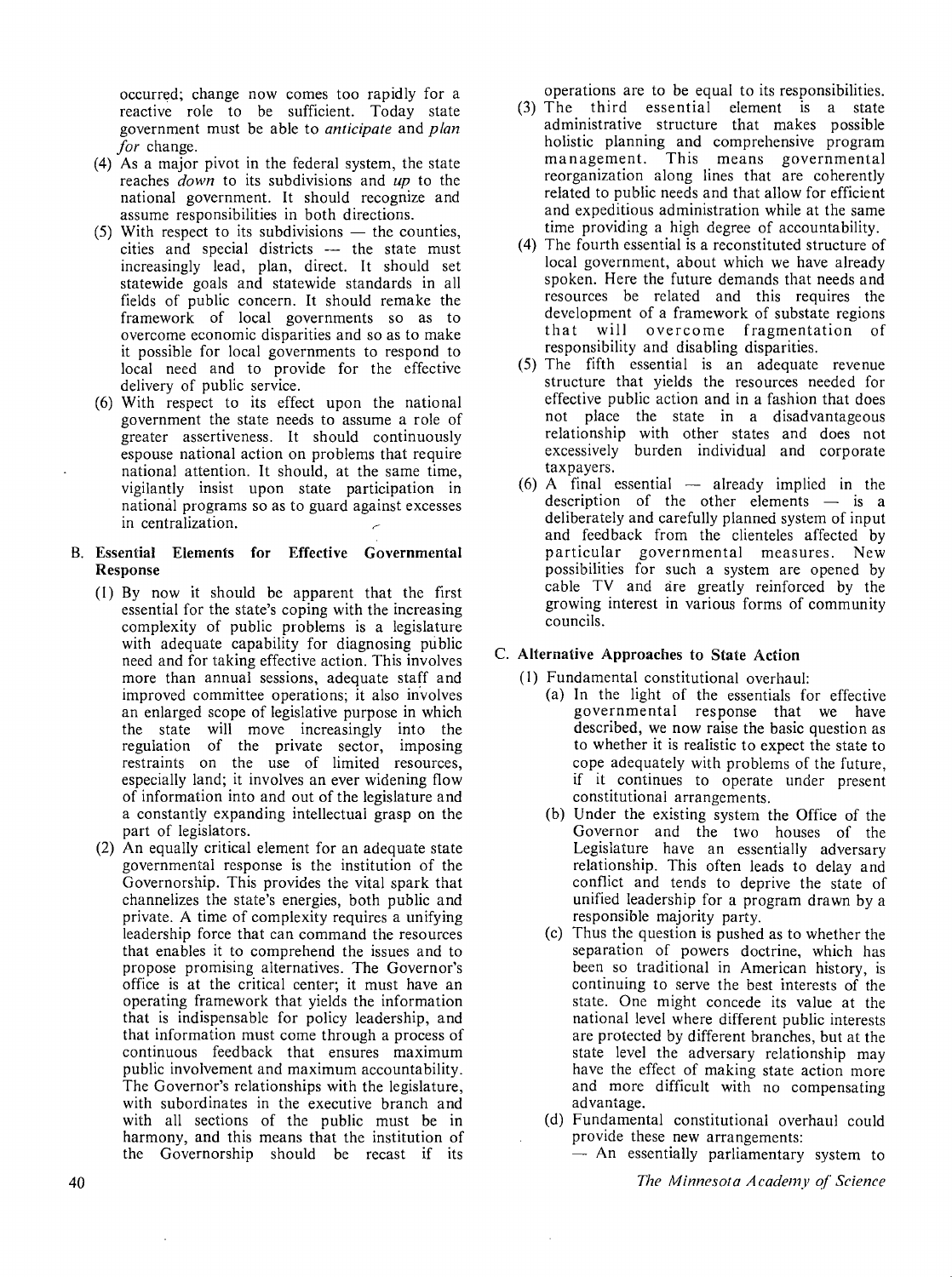replace the gubernatorial system, with the Governor emerging from the legislative branch, chosen as the leader of the party that holds a majority in the State Legislature, in the fashion of a prime minister.

- A unicameral legislature, in which the Governor would sit as the leader of the majority party and the first minister of the state.
- A reorganized executive branch, the departments of which would be headed by legislative leaders of the majority party.
- The total number of state legislators would be greatly reduced, perhaps to as few as 35 or 40, with the legislators serving full-time and with appropriate reimbursement.
- The number and types of governmental subdivisions would be greatly reduced and reorganized on an essentially regional basis.
- Restraints and limitations on the state's taxing power would be removed, allowing the State Legislature to reach all the resources of the state.
- The Civil Service system would be overhauled to reflect political leadership at the top level, achieving the desired unity between policy formation and program execution.
- (e) Admittedly, this alternative is extreme. It is not likely to have much, if any, immediate support. We think there is, however, value in a probe of its dynamics, because by studying this radical proposal we may bring into clearer view deficiencies in the existing system and advantages that may be gained by . making modifications that do have political acceptability.
- (2) Comprehensive reorganization within the traditional framework:
	- (a) A much less drastic approach is comprehensive reorganization within the traditional American separation-of-powers framework.
	- (b) Here we would anticipate a measure of constitutional reform, establishing perhaps a unicameral system, a smaller legislature, and the elimination of some of the statewide elective offices, such as State Auditor and Secretary of State.
	- (c) But essentially the comprehensive reorganization would be aimed at improving legislative and executive operations by making the basic organization more coherent and by providing for a more orderly relationship between the two branches.
	- (d) Again a major dimension would involve major reorganization of local governments, attaching them to substate regional bases. In particular the system of 87 counties would be reorganized on a major scale and given new

*Journal of; Volume Forty, 1974* 

and more relevant powers.

- (e)- Another major dimension would be the stipulation  $-$  by detailed statutory measures of community and neighborhood participation in the policy process, enabling expressions of preference and local review opportunities as public policies are enacted and administered.
- (f) Ultimately there would emerge under this approach a state government characterized by
	- a broadened flow of information from the public and a sharpened feedback system for interaction between the public and the government.
	- a more coherent and cooperative set of relationships among and between the Governor, the Legislature, the state executive departments, the subdivisions of state government, and community councils and other forms of local involvement.
	- greater and more productive access to the resources of the state.
	- better informed public leadership and improved systems for problem analysis and program planning.
- (3) A continuing program of policy analysis:
	- (a) The· argument is made by many that it is not productive to seek major governmental reform, that it is not politically feasible to change the constitution in any basic way or to introduce radical change in the institutions of state government.
	- (b) Some knowledgeable leaders argue, in fact, that existing mechanisms are adequate and that, while they can be made to work better, primary attention should be directed not to structural change but to improving and enriching the flow of information to the critical centers of policy planning.
	- (c) If we accept these premises, we still must contend with the inescapable necessity of interrelating the many components of the public complexity, and this means a patient examination of how effectively existing institutions are filling this need and what the prospects are for the future.
	- (d) An important start has been made in the related work of the State Planning Agency and the Commission on Minnesota's Future. From the current effort there very likely will emerge a continuing mechanism designed to regularize and facilitate the flow of diagnostic materials, thus aiding the Governor, the Legislature and other levels and agencies of government in policy planning and program building.
	- (e) This approach minimizes structural or institutional change and emphasizes attention to substantive problems. There is the implied expectation that  $-$  if the problems are fully comprehended  $-$  the existing framework will

41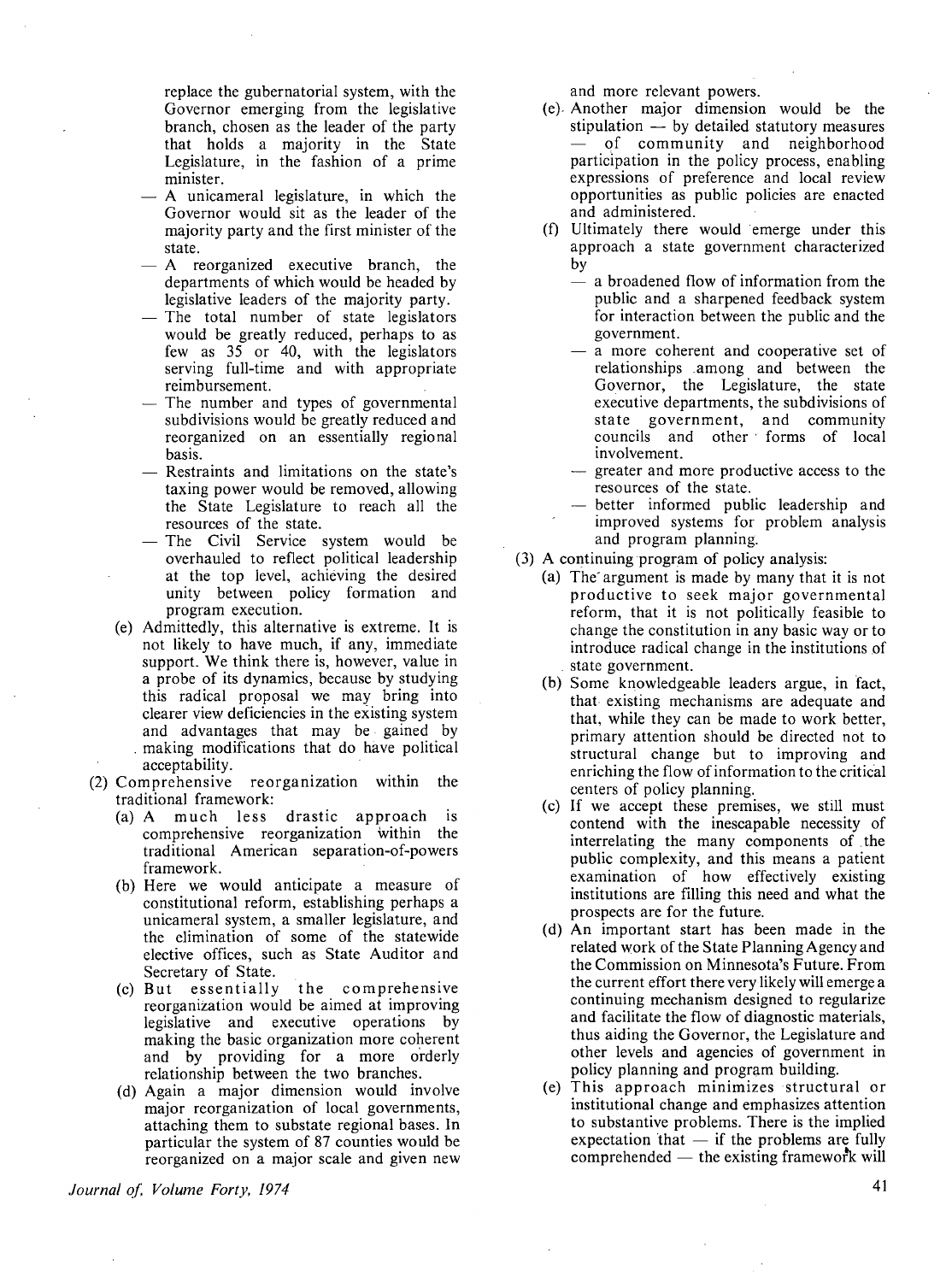be sufficiently responsive.

- $(f)$  In 1972 a Citizens League Committee on State-Local Fiscal Planning made a series of recommendations that would augment this approach. The committee recommended a series of changes that would increase the capability of both the Governor and the Legislature to provide leadership in policy planning. It also recommended establishment of a Minnesota Governmental Policy Institute that would provide a highly structured continuing nonpartisan study of the state's basic needs, surfacing  $-$  independently of the Governor and the Legislature  $-$  policy proposals that have a high degree of controversy and for that reason very likely would not be initiated by elected political leaders.
- (4) The minimalist view: Let nature take its course:
	- (a) A point of view persists that deliberate efforts to plan and especially to manipulate social conditions through governmental action are likely not only to fail but to be counterproductive.
	- (b) In this view there is a "logic" in the interplay between supply and demand, between resources and opportunities and between the shape of public policy and the state of the contemporary culture, and that efforts to control, manage, shape the interplay will make matters worse.
	- (c) Therefore, the argument runs, let nature take its course. We should retain our confidence in the free market and in the capacity of individuals to make decisions for themselves, and wherever possible we should vest power in the smaller and more immediately accessible units of government. Above all, we should avoid the concentration of power in larger units of government and we should resist all tendencies to centralize authority.
	- (d) The minimalist view not only warns against tampering with the traditional framework of government, it urges a retreat from much of what has been undertaken in the last four decades.
	- (e) While this approach does not call for positive action, it is nonetheless an option that has a significant number of followers, whose ranks may very well be on the increase. For that reason it deserves thoughtful and patient attention.

#### **ACTV**

#### Epilogue: Prospects for Progress

#### A. **The Prospect Before Us**

- (I) That the world has become a dangerous place cannot be denied. Nuclear power, environmental deterioration, overpopulation, insufficient world food supply, the persistence of war and violence and growing social disorganization within urban  $centers$   $-$  all converge to suggest an unpromising outlook for the future.
- (2) Everywhere thoughtful people ask, can we cope? Reactions range from despair to guarded hopefulness, and the search for a policy on the future goes on with no visible fulfillment.
- (3) Against this background of concern and apprehension, there is in Minnesota a measure of confidence that we can through rational effort achieve control over the converging forces.

#### **B. Challenge to Thought and Action**

- (I) Of one thing we can perhaps be reasonably certain and that is that old ideologies and rigid dogmas are not likely to serve us well. Established constitutions and venerated traditions that were adequate even a few years ago are not adequate today.
- (2) And we can be certain, too, that the forces in the modern world that are fundamentally altering our basic institutions will not yield except as we are able to mobilize our full energies to the most creative thought and action.

#### **Sµggested Reading**

- COMMISSION ON MINNESOTA'S FUTURE. *Proceedings of the Conference on Governance Options in a Democratic Society.* Spring Hill Conference Center, March 22 to 24, 1974.
- METROPOLITAN COUNCIL. *Metropolitan Development Framework: Interim Policies.* February 14, 1974.
- METROPOLITAN COUNCIL. *Metropolitan Development Framework: Discussion Statement on Implementation Issues.* February 13, 1974.
- CITIZENS LEAGUE. *State Fiscal 'Crises' Are Not Inevitable!'* Report of the Committee on State-Local Fiscal Planning. June 26, 1972.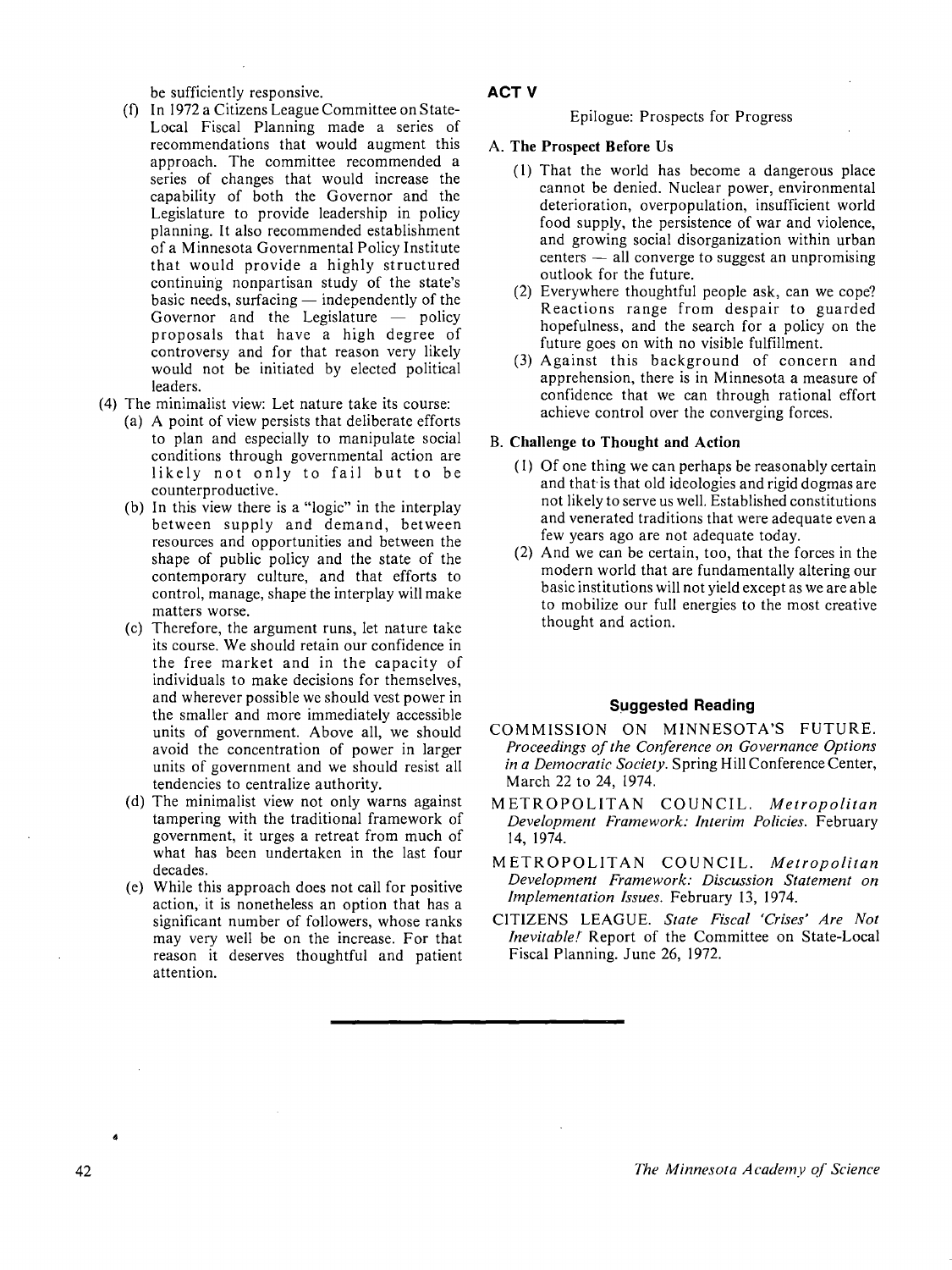#### **COMPONENT GROUP REPORT**

#### BARBARA GUDMUNDSON, workshop leader

#### I. **Questionnaire Response:**

The material presented did not include a scenario as such; however, it was indispensible as resource material. Twenty percent of the 77 questionnaires returned (as well as the majority of the Government Component Group) felt this was so. More responses mentioned the lack of a scenario-like format, but nevertheless indicated a probability estimate as if a true scenario had been presented.

|                        |                           |                          |                       | The distribution of responses in 77 questionnaires returned was:                                    |            |    |         |                |           |            |          |         |               |               |
|------------------------|---------------------------|--------------------------|-----------------------|-----------------------------------------------------------------------------------------------------|------------|----|---------|----------------|-----------|------------|----------|---------|---------------|---------------|
| Number of<br>responses | not<br>appli-<br>6%<br>5. | not a<br>sce-<br>5%<br>4 | did<br>not<br>9%<br>7 | high<br>prob-<br>cable nario rank ability                                                           | $4\%$<br>3 | 6% | 3<br>9% | 4<br>14%<br>11 | 20%<br>15 | $8\%$<br>6 | 6%<br>5. | 8<br>9% | 9<br>7%<br>5. | 10<br>5%<br>4 |
|                        |                           |                          |                       | (Numbers add up to more than $100\%$ and 77 because of<br>some ambivalence in response statements.) |            |    |         |                |           |            |          |         |               | ◡             |

#### II. **Component Group Response:**

- A. Major areas of disagreement with the scenario's description of the present status of the government system.
	- 1. Too little emphasis was placed on the fact of present government's serving the powerful rather than the weak, voiceless, and informationless:
	- 2. There should be more on the importance of fostering *informed* consent (rather than "conditioning") in the citizenry, so we may learn to live knowledgeably within the limitations of this finite but complex world;
	- 3. Non-governmental forms will be necessary to deal with the dilemmas central to the problems of governance;
	- 4. Those in government must value the ideas and contributions of others besides those having technical competence. They must possess a sensitivity to values, and to the nonrational in human behavior;
	- 5. An amendment to Act I.B. *The Critical Forces at Work:* More emphasis should be placed upon the role of the industrial sector of society;
	- 6. A meaningful decentralization of the decisionmaking process should be made;
	- 7 .. Governments should be more helpful to individuals by fostering an understanding of how their actions are affected by laws.
- B. Major areas of disagreement with the scenario's treatment of major trends of the government system. to the year 1985.
- 1. It was treated too briefly.
- 2. It should have included this trend: the coming into sharper focus of all dilemmas.
- 3. It neglected that there will certainly be an increasing public awareness of public issues.
- 4. It should have developed a process to achieve the Act IV alternatives of  $(C.1)$  fundamental constitutional overhaul and (C.2) comprehensive reorganization within the traditional framework.
- 5. It should have emphasized that government institutions become ultimately accountable to · the public for their planning and for their actions.

#### III. **Rewrite of the Scenario**

- A. General Possible Futures
	- 1. Greater use of telecommunication (and computers?)
		- a. Technologies are available.
		- b. Needs for communications are great.
		- c. Alternatives to communications (transportation) are energy-intensive.
		- d. Demonstration models are currently being developed in this state.
	- 2. Continuation of the Commission on Minnesota's Future, due to increased awareness of the need for anticipatory  $-$  as contrasted with conventional planning processes.
- B. Specific Possible Futures
	- 1. Government disaster future: inflation increasing suffering, desperation causes small

*Journal of, Volume Forty, 1974*